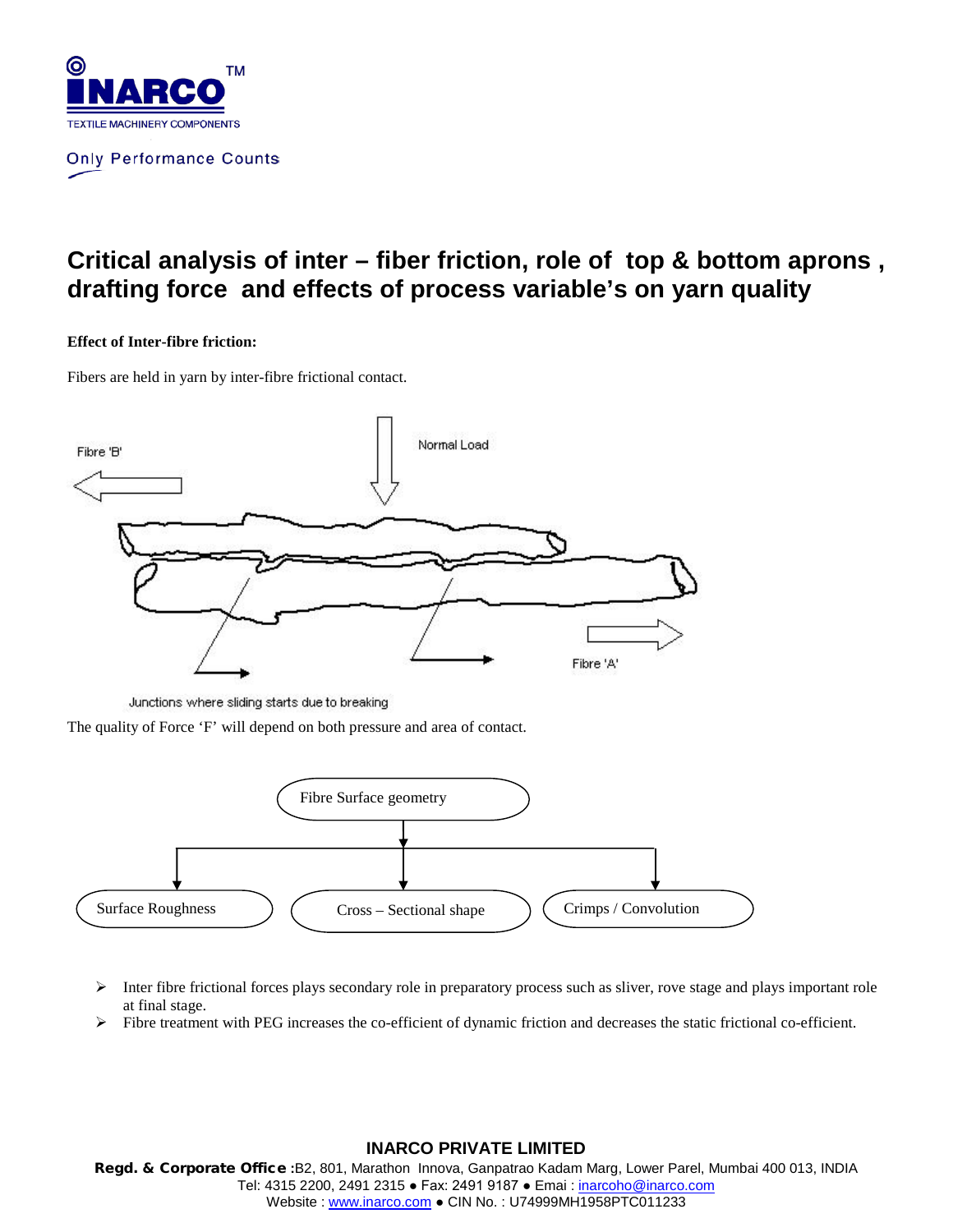

#### **Role of aprons:**

- 1. In a R/F drafting system to avoid formation of drafting wave the fibres should accelerate at the same speed of rollers only when they gripped by it.
- 2. The control over floating fibres is affected by set of aprons.
- 3. One of the causes of irregularity in the drafted strand is dragging of un-drafted strand into the nip of front roller due to increase in drafting force.
- 4. It is possible that drafting wave can be avoided if frictional resistance between the fast moving fibre and the floating fibre is maintained less than combined force of frictional resistance between the floating fibre and slow moving back fibre and the frictional resistance between floating fibres & aprons.



Under normal conditions the fast moving fibre A should over come the resistance offered by fibre B which is a floating fibre at the same time fibre B should overcome the frictional resistance offered by fibre C which in turn gripped by the apron pairs .

Mathematically,

Force of frictional resistance between 'A' & 'B' < Force of frictional resistance between 'B' & 'C' + Force of frictional resistance between 'c' & aprons

Force of frictional resistance  $= FR$ 

#### **INARCO PRIVATE LIMITED**

Regd. & Corporate Office **:**B2, 801, Marathon Innova, Ganpatrao Kadam Marg, Lower Parel, Mumbai 400 013, INDIA Tel: 4315 2200, 2491 2315 ● Fax: 2491 9187 ● Emai [: inarcoho@inarco.com](mailto:inarcoho@inarco.com) Website: [www.inarco.com](http://www.inarco.com/) • CIN No.: U74999MH1958PTC011233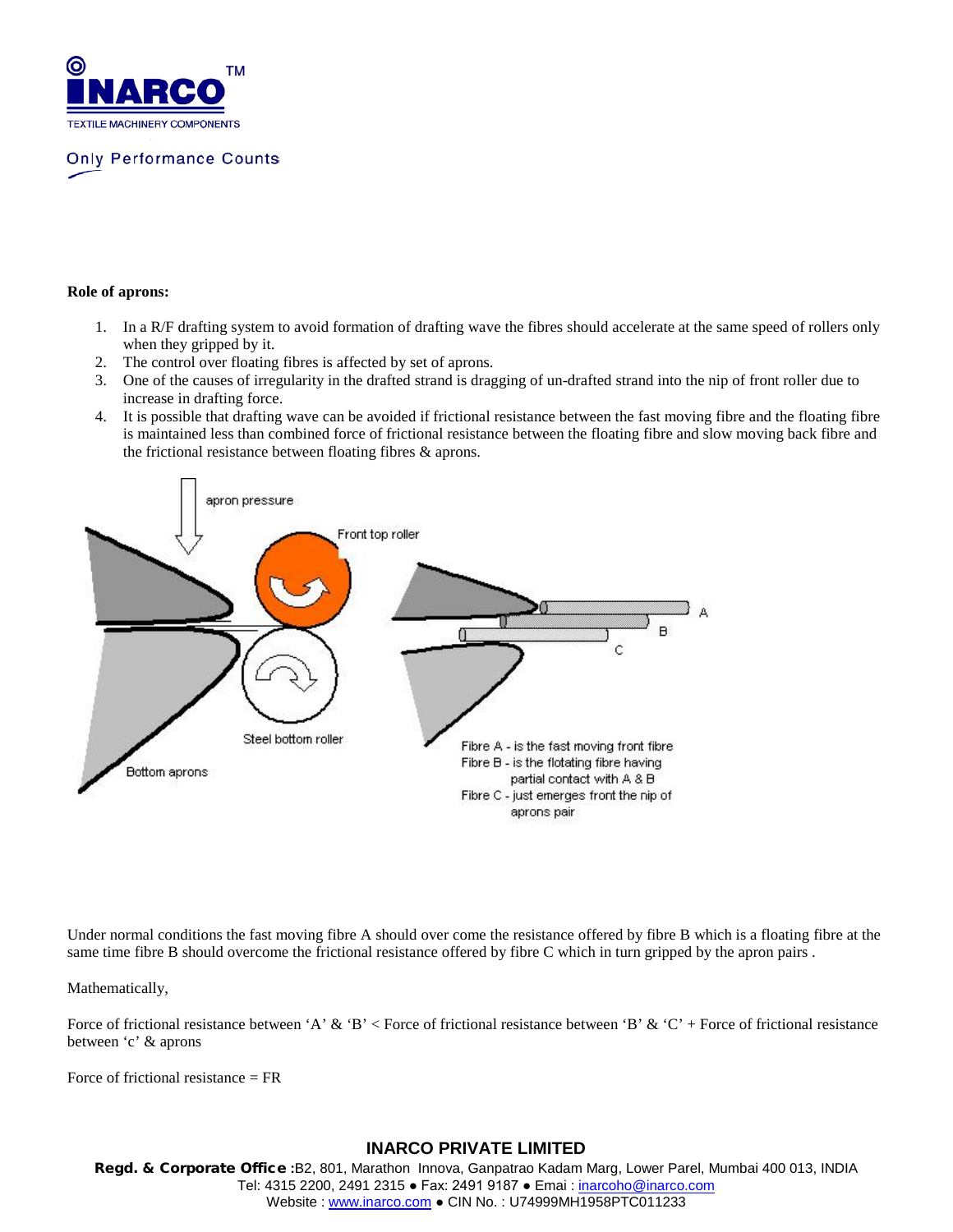

# $F_{R(A-B)} < F_{R(B-C)} + F_{R(B-approx)}$

Let us consider there are 'n' no, of fibres at the cross sectional area held together by frictional forces. In order to avoid ' roller slippage' the net pulling force required at the front roller should be greater than the additional of frictional resistance between the group of fibres and the force exerted by aprons over the fibres.



Net frictional resistance between fibres  $=$   $F_F$ Net frictional resistance offered by aprons over fibres  $=$  F  $_A$ 

To avoid roller slippage,

$$
F_{pull} > F_F + F_A - T_0 \text{ avoid roller slippage}
$$
  
If 
$$
F_{ pull} < F_F + F_A - \text{roller slippage will occur}
$$

Average roughness (Ra value) of front top roller cot and roller slippage, un-drafted end relationship:

If a spinning cot measures 0.2 µm or 0.3 µm Ra Value it means that the cot surface is very smooth. Mechanically, a surface which is very smooth will offer very low frictional resistance on the fibres. In other words the pulling force 'F  $_{\text{pull}}$ ' will be reduced

#### **INARCO PRIVATE LIMITED**

Regd. & Corporate Office **:**B2, 801, Marathon Innova, Ganpatrao Kadam Marg, Lower Parel, Mumbai 400 013, INDIA Tel: 4315 2200, 2491 2315 ● Fax: 2491 9187 ● Emai [: inarcoho@inarco.com](mailto:inarcoho@inarco.com) Website : [www.inarco.com](http://www.inarco.com/) ● CIN No. : U74999MH1958PTC011233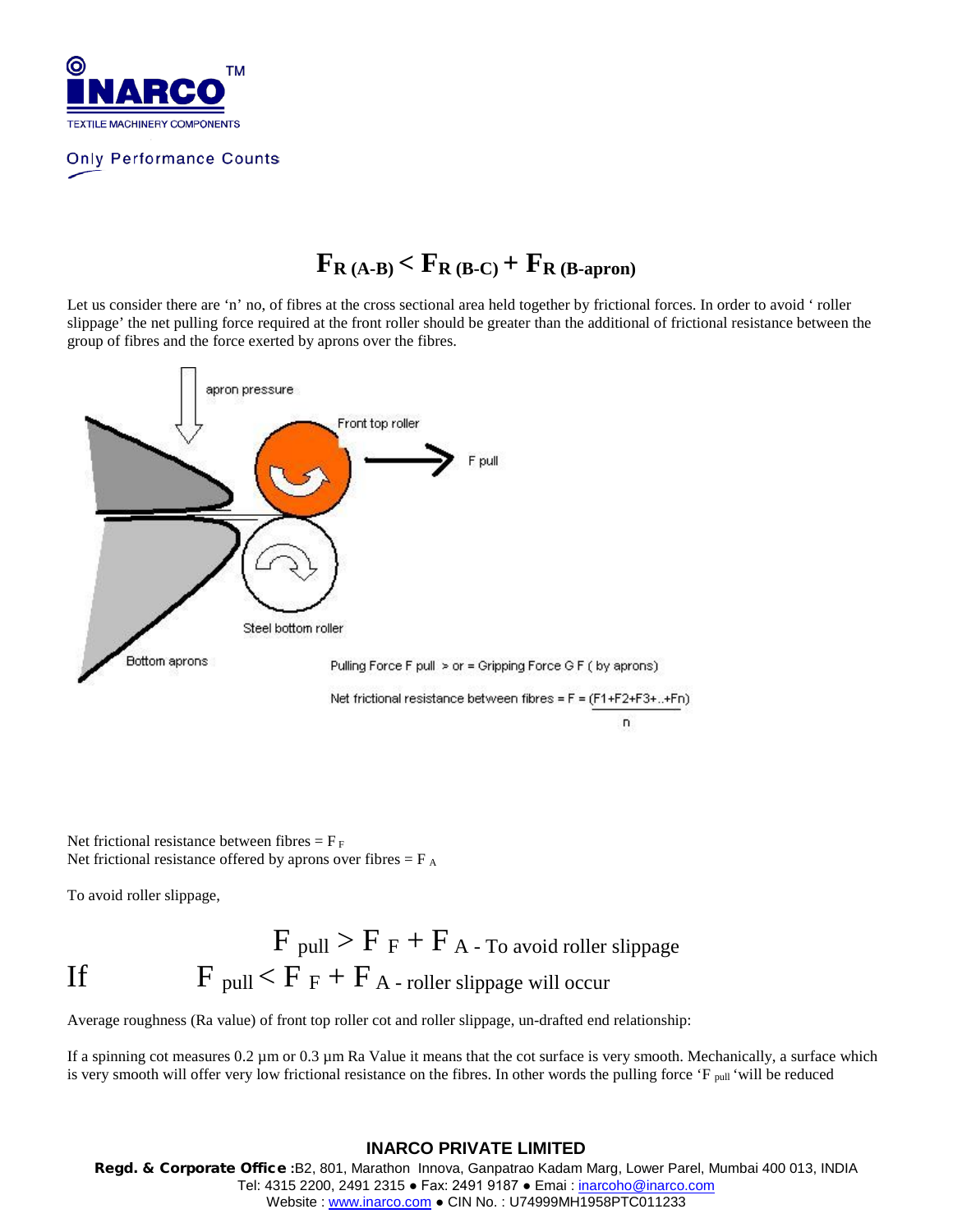

significantly which leads to roller slippage and un-drafted strands of fibres and the same time if a strand of fibres offers less resistance to drafting then drafting related faults and long faults may reduce.

### **R A value of the cot σ Pulling Force offered on the fibre strand**

#### **Drafting force:**

The force necessary to give rise to the average tension in the moving fibre mass in a drafting zone is referred as "Drafting Force"

#### **Draft, Drafting Speed and Roller setting:**

## **Roller setting σ 1 / drafting force**

Drafting force is influenced by the following material parameters;

- 1. Fibre length
- 2. Fibre fineness
- 3. Crimp / Convolution
- 4. Fibre to fibre friction
- 5. No. of fibres in the strand
- 6. Fibre parallelization
- 7. Packing factor
- 8. Twist
- 9. Material irregularity

Mechanical parameters that will influence drafting force are as follows 1) Draft ratio 2) Drafting speed 3) Roller setting

The process of attenuation of linear fibre assembly by roller drafting causes a tension to be generated in the fibres in the drafting zone.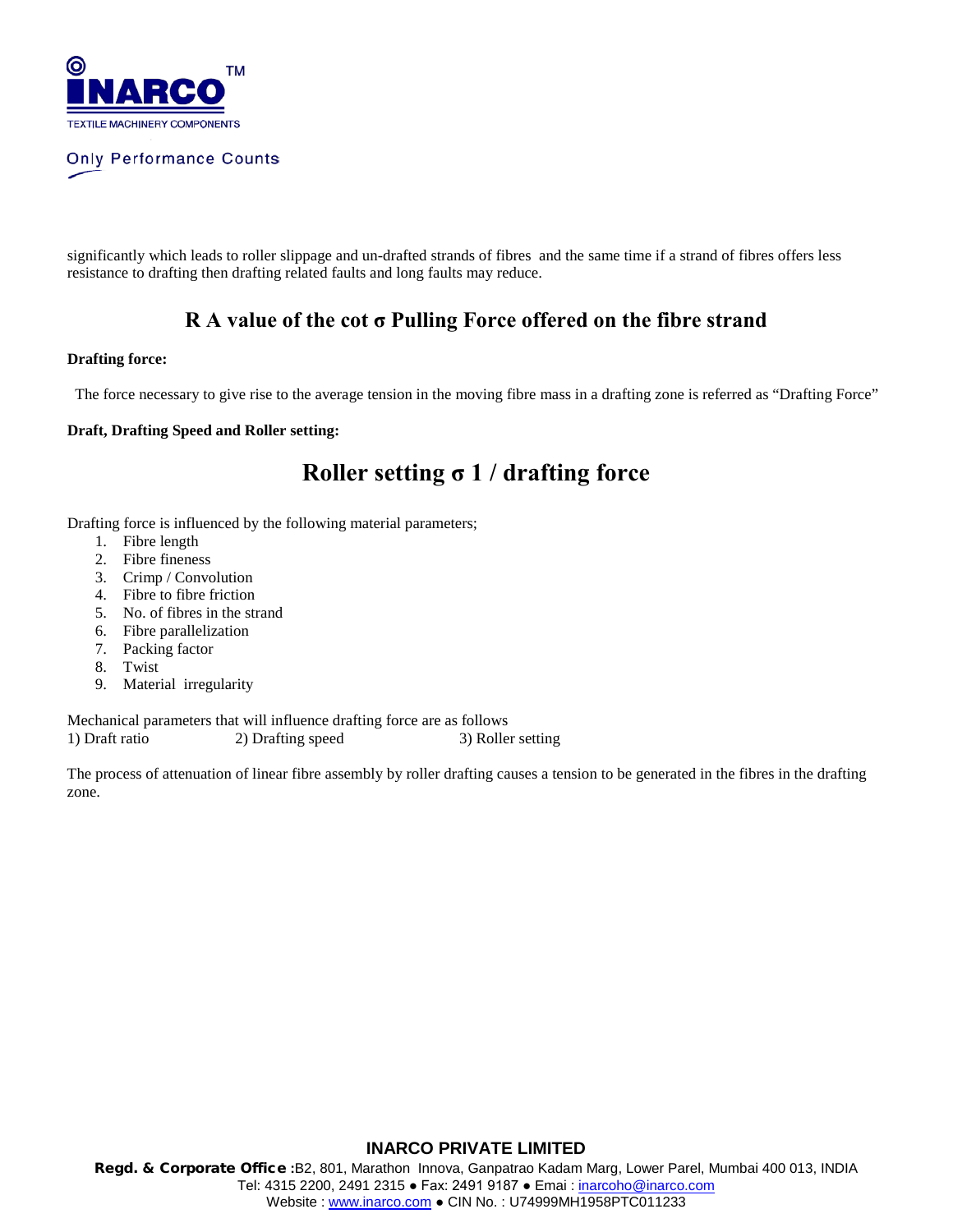



Measurement of drafting force is a useful aid raw material selection , optimization of spray oils used in cotton , optimization of crimp and spin finish level in synthetic fibres.

The frictional force acting on fibre assembly during drafting can be determined experimentally by measuring the total resistance of fibre assembly. The frictional force depends on relative fibre velocities and density distribution.

Fibre length is significantly more correlated with the drafting forces compared to the fibre fineness. Experimentally 1% change in fibre length changes the drafting force by about 5%. It has also been studied that the increase in roving twist causes increase drafting force.

Mathematically,

Drafting Force =  $D_F$ Fibre Friction =  $F_F$ Roving hank = Rove  $_H$ Roving Twist multiplier = Rove  $_{TM}$ Roller setting  $=$  roll set  $\dot{ }$ Drafting speed = Draft  $s$  $Draft = D$ 

 $D_F \quad \sigma \quad 1/D$ 

 $D_F \quad \sigma$  Draft s ... (initially when draft is very low)

#### **INARCO PRIVATE LIMITED**

Regd. & Corporate Office **:**B2, 801, Marathon Innova, Ganpatrao Kadam Marg, Lower Parel, Mumbai 400 013, INDIA Tel: 4315 2200, 2491 2315 ● Fax: 2491 9187 ● Emai [: inarcoho@inarco.com](mailto:inarcoho@inarco.com) Website : [www.inarco.com](http://www.inarco.com/) ● CIN No. : U74999MH1958PTC011233